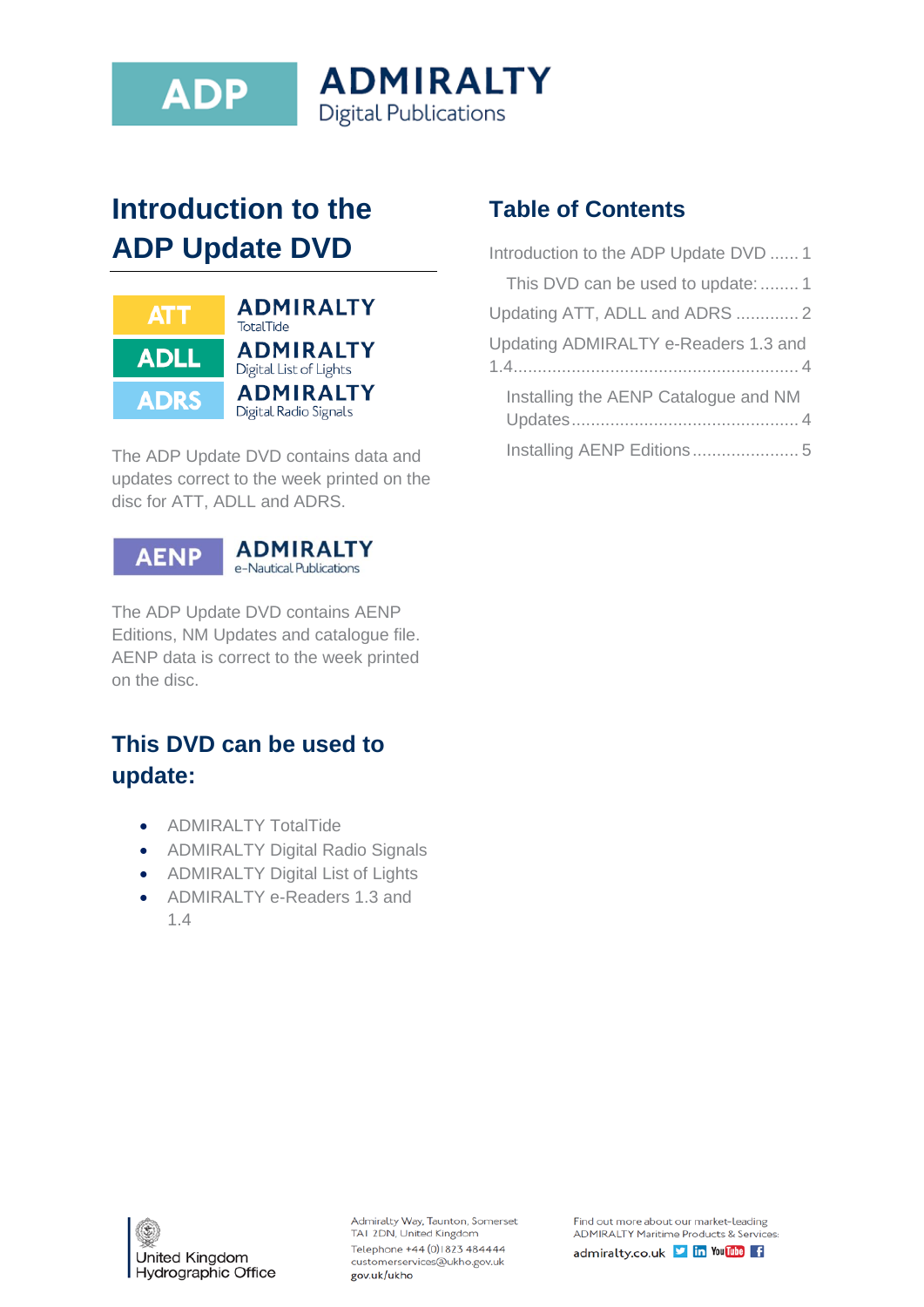## <span id="page-1-0"></span>**Updating ATT, ADLL and ADRS**



This guide will take you through the process of updating ATT, ADLL and ADRS using the ADP Update DVD.

1. Insert the ADP Update DVD into your PC and double-click the **ADP Updating Wizard** desktop icon to open the 'Data Updating Wizard'.



- 2. Click **Apply updates you've already downloaded via email, FTP or the weekly update DVD** to select it.
	- O Obtain updates from the UKHO.

Apply updates you've already downloaded or received via<br>e-mail, FTP or the Weekly Update DVD.  $\odot$ 

- 3. Click **Next**.  $Next >$
- 4. Click **Update from DVD** to select it.

Update from file







6. Navigate to the DVD and click to select it. Click **OK**. OK

> The ADP application will automatically look for updates.

| D:\                     |                         |  |  |
|-------------------------|-------------------------|--|--|
|                         | D: [CD,CDFS] ADPWK10_17 |  |  |
| Corrected to Week 10/17 |                         |  |  |
|                         |                         |  |  |
|                         |                         |  |  |
|                         |                         |  |  |
|                         |                         |  |  |

7. Click **Next** to continue.  $Next >$ 

> The wizard will now begin to update your ADP data.

8. Once the wizard has finished updating, a message stating 'All Done' will be shown.





Admiralty Way, Taunton, Somerset TAI 2DN, United Kingdom Telephone +44 (0) 1823 484444 customerservices@ukho.gov.uk gov.uk/ukho

Find out more about our market-leading ADMIRALTY Maritime Data Solutions:

admiralty.co.uk lin b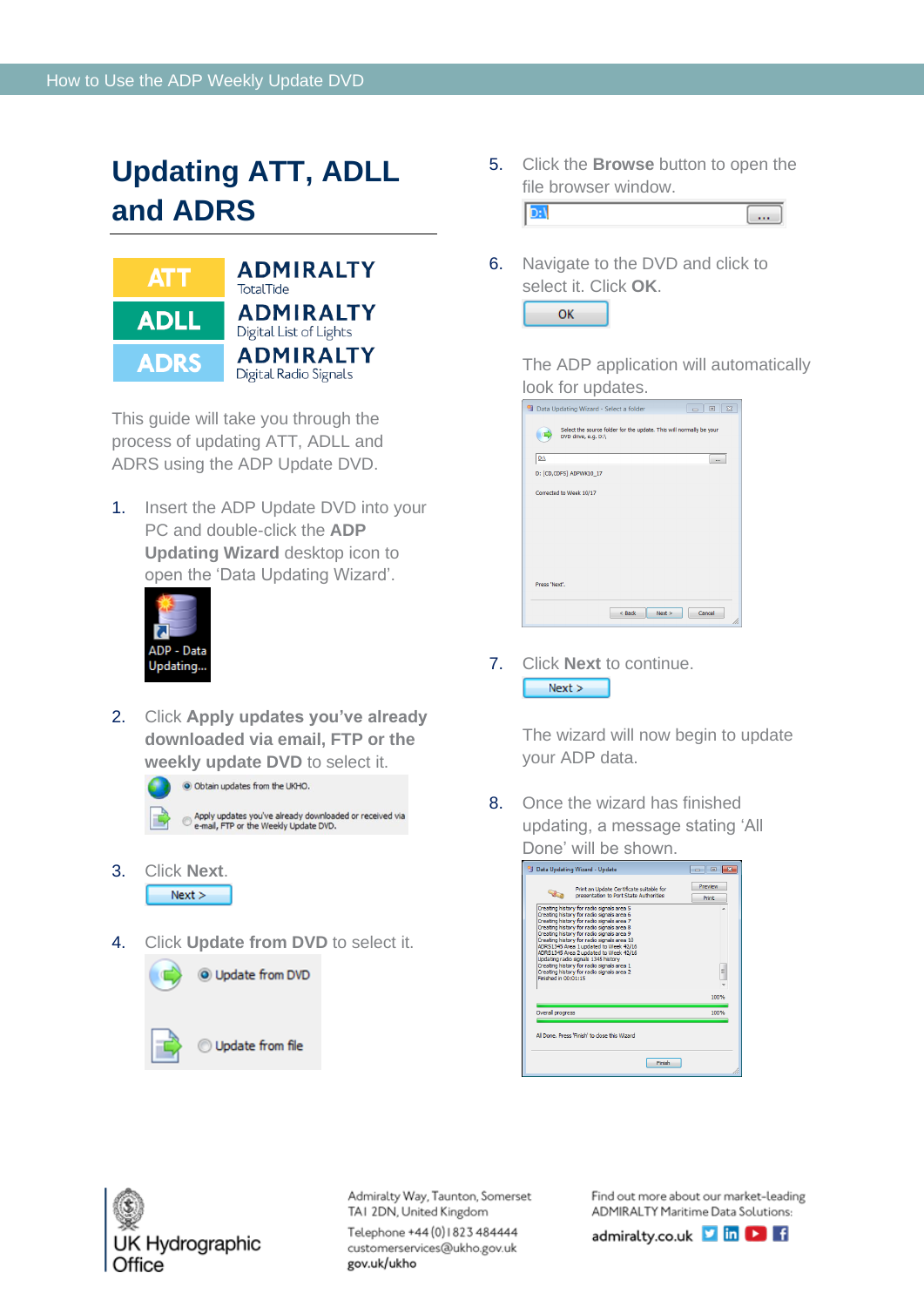To check your update status, click **Preview** to view the updated certificate. Preview

9. Click **Finish** once the wizard has finished updating.

Finish

**ATT, ADLL and ADRS have now been updated to the week shown on the DVD.**



Admiralty Way, Taunton, Somerset TAI 2DN, United Kingdom

Telephone +44 (0) 1823 484444 customerservices@ukho.gov.uk gov.uk/ukho

Find out more about our market-leading ADMIRALTY Maritime Data Solutions:

admiralty.co.uk in b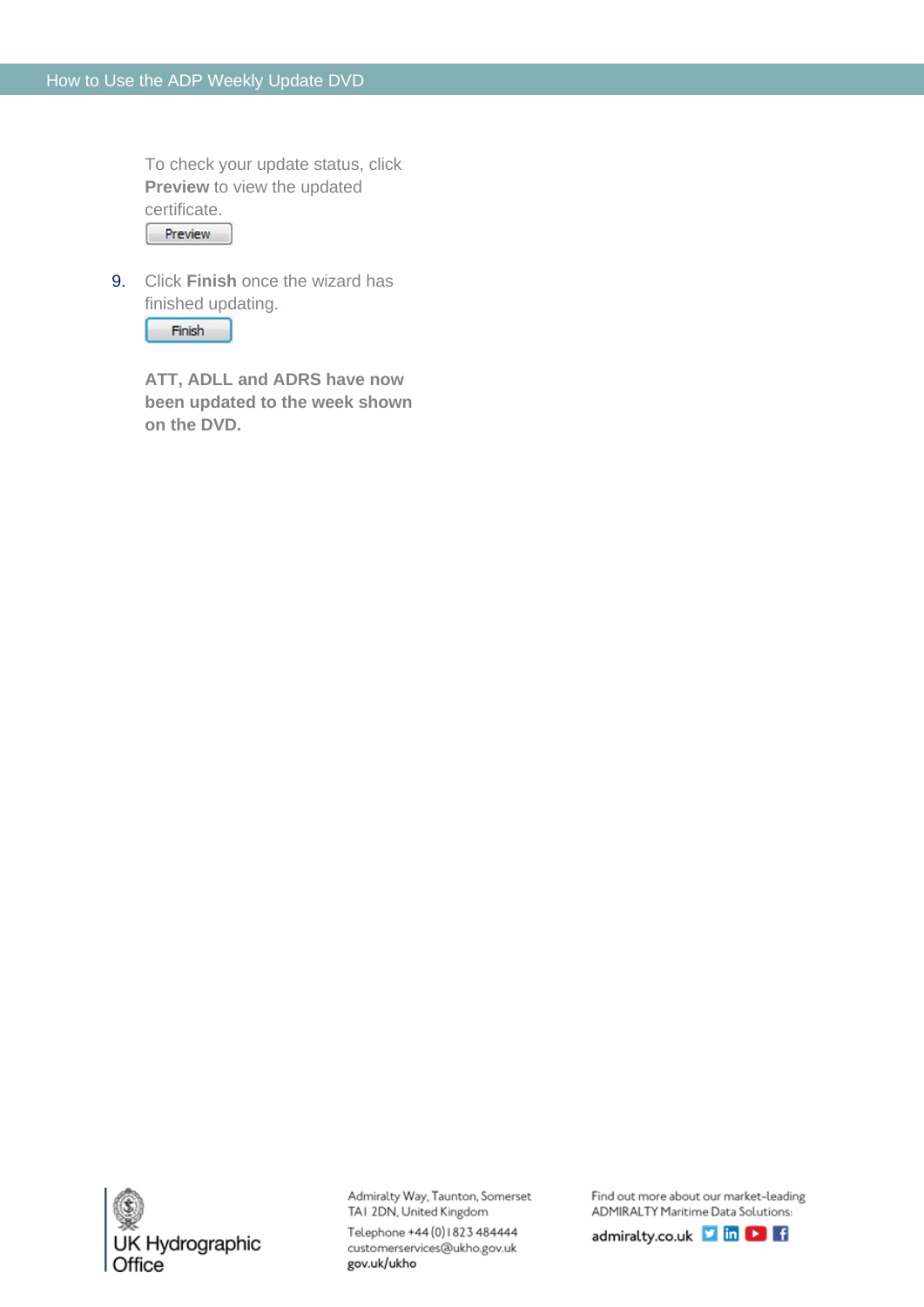# <span id="page-3-0"></span>**Updating ADMIRALTY e-Readers 1.3 and 1.4**



**ADMIRALTY** e-Nautical Publications

This guide is intended for AENP users that use ADMIRALTY e-Readers 1.3 and 1.4.

Steps to follow:

- 1. Install the AENP Catalogue and NM updates
- 2. Install AENP Editions (if required)

#### <span id="page-3-1"></span>**Installing the AENP Catalogue and NM Updates**

The AENP Catalogue and NM updates are loaded from the DVD in a single process.

**Permits will need to be obtained separately using the internet or email communication method.**

1. Click **Tools** on the right-hand menu to bring up the 'Tools' screen.



2. Click **Get NMs and Permits** on the 'Get NMs and Permits' tile.



3. Click **Next**.

**Next** 



Admiralty Way, Taunton, Somerset TAI 2DN, United Kingdom Telephone +44 (0) 1823 484444 customerservices@ukho.gov.uk gov.uk/ukho

Find out more about our market-leading ADMIRALTY Maritime Data Solutions:



4. Click **Media** to select it.





6. Click **Browse** to bring up the 'Browse For Folder' window.

**Browse** 

Navigate to the DVD location and click **OK**.

7. Click **Load** to install the AENP Catalogue and NM Updates.

In

Load

When the AENP catalogue and NM updates have been installed, a message will be shown.

| The following media items successfully loaded |  |
|-----------------------------------------------|--|
| Catalogue                                     |  |
| e-NP file                                     |  |

**Your AENP catalogue and NM updates are now up-to-date to the week shown on the DVD.**